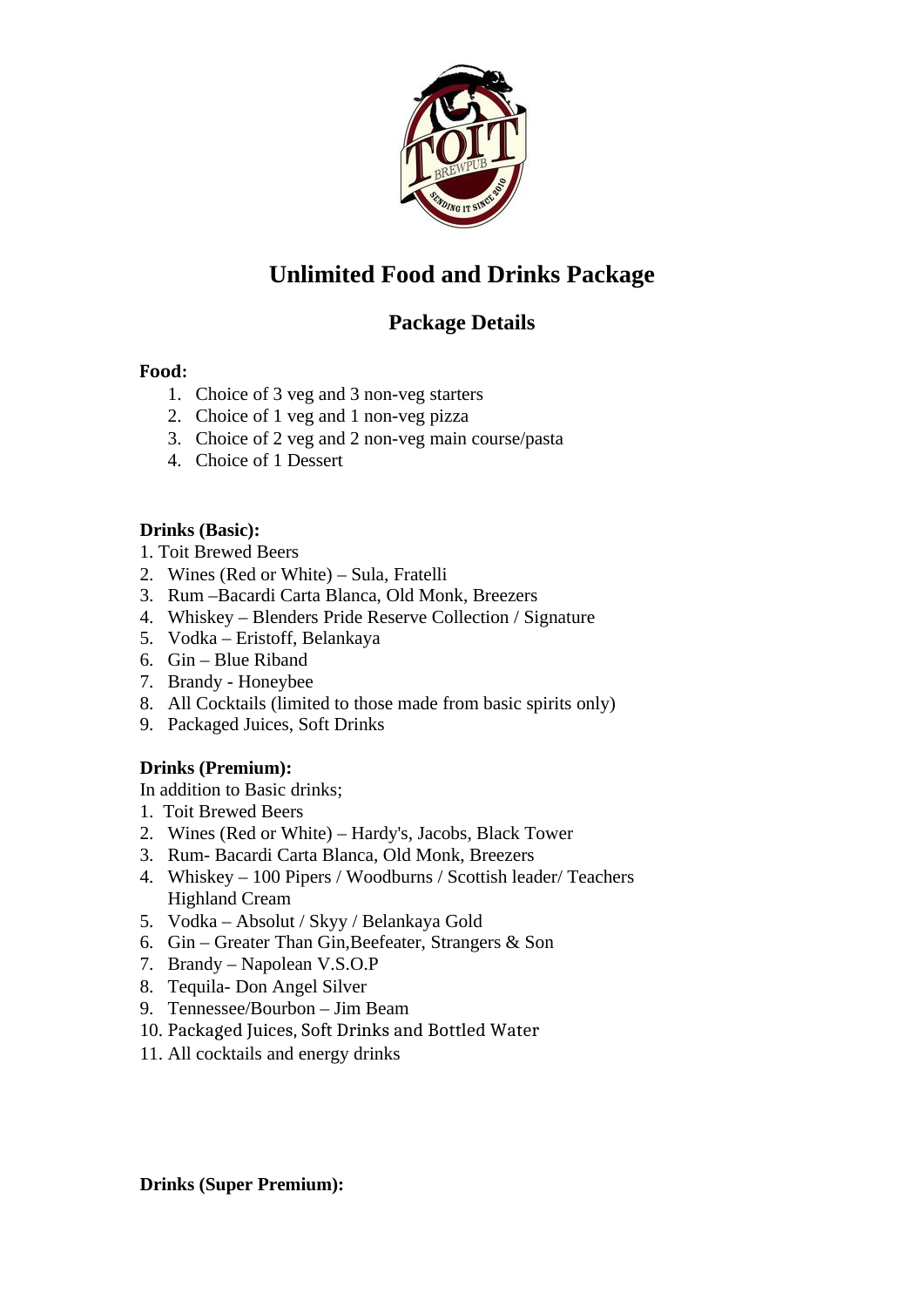

In addition to Basic and Premium drinks;

- **1.** Toit Brewed Beers
- **2.** Wine- Barton & Guestier Cuvee Speciale/ Campo Viejo Rioja Viura Tempranillo
- **3.** Rum Pitu Cachaca
- **4.** Whiskey Chivas 12 YO / Ballentine's Finest/Teacher Origin / Jameson /100 Pipers 12 YO/ Jameson Caskmate
- **5.** Vodka GREY GOOSE/Tito's Hand Made Vodka / Beluga Noble
- **6.** Gin Tanqueray / Bombay Sapphire
- **7.** Cognac Martell VS
- **8.** Bourbon/Tennessee: Jack Daniel's no.7/ Jack Daniel's Honey / Jack Daniel's Fire
- **9.** Packaged Juices, Soft Drinks and Bottled Water
- **10.** All cocktails and Energy Drinks
- **11.** Liqueurs- Jagermeister/Bailey's Irish Cream/Sambuca

### **Pricing**

| <b>Package Code</b> | <b>Package Selection</b>                | Price* (Rs) |
|---------------------|-----------------------------------------|-------------|
| <b>CPA</b>          | Veg & Chicken; Basic Drinks             | 1700        |
| <b>CPB</b>          | Veg & All Meats**; Basic Drinks         | 1900        |
| <b>CPC</b>          | Veg & Chicken; Premium Drinks           | 2350        |
| <b>CPD</b>          | Veg & All Meats**; Premium Drinks       | 2550        |
| <b>CPE</b>          | Veg & Chicken; Super Premium Drinks     | 3950        |
| <b>CPF</b>          | Veg & All Meats**; Super Premium Drinks | 4150        |

**\*Government Taxes and Service Charges extra**

**\*\* Prawns, Lamb Shank and Lamb Chops are not included as part of the package**

#### **Package Conditions:**

Minimum Group Size: 20

- Choice of food & drinks is subject to availability. Guest will be informed of availability at the time of signing up for a package

- Package duration is for a maximum period of 3 hours only
- Menu choices must be made at least 24 hours in advance
- Package is not valid on Friday and Saturday evenings
- Order of any drinks or food outside of the chosen package will be billed separately
- Drinks will be served by peg measures and not by the bottle
- Food or beverages ordered as part of the package cannot be parcelled